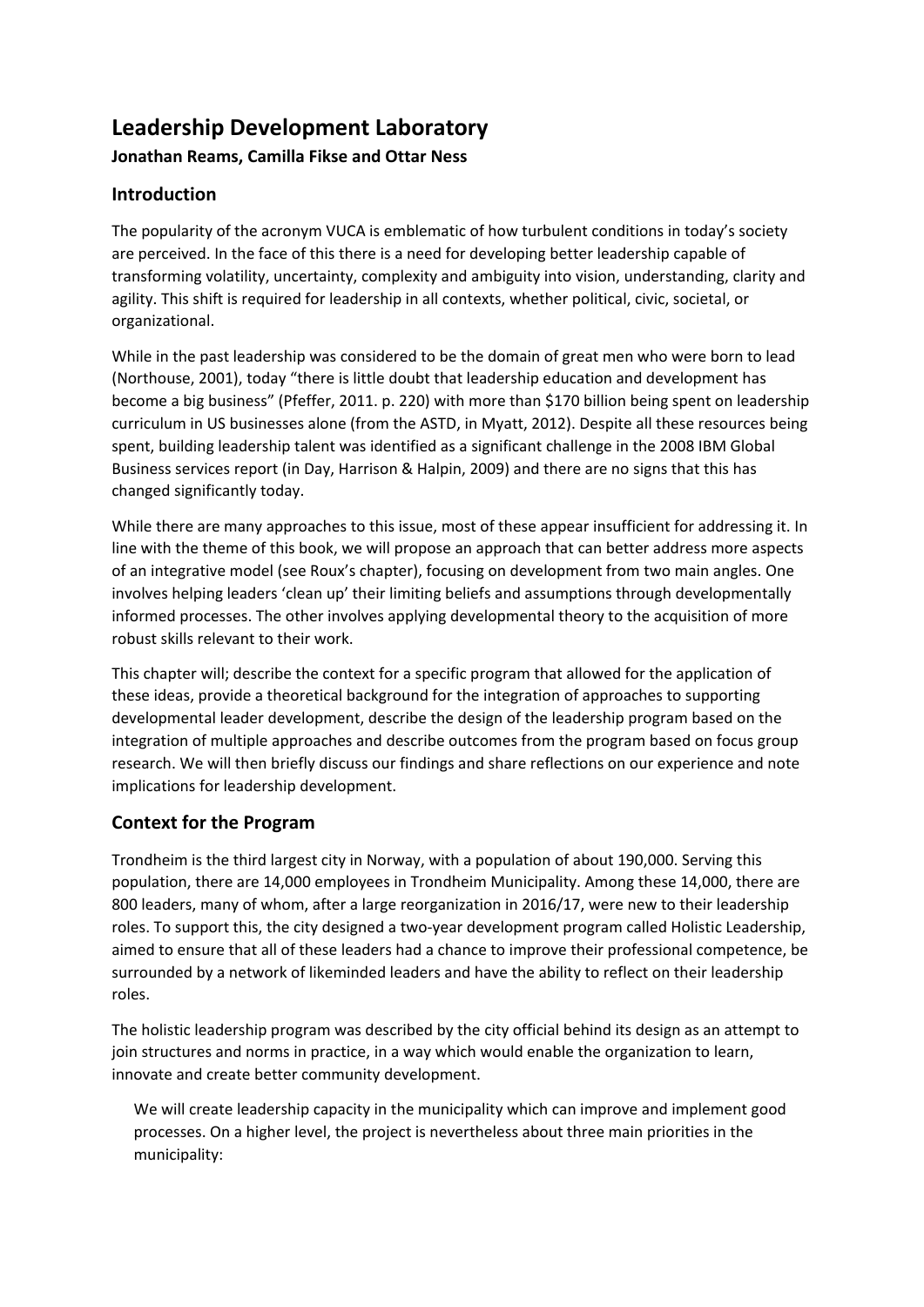- Performance and realization of democracy.
- The municipality as a professional employer.
- Lay down the main principles of leadership in a complex unit. (Kristian Mjøen, personal communication, January 2018)

As part of the design preparations, a pilot "accelerator" program was conducted in 2017/18 for 16 leaders. A few of the participants in this program were also part of the design and facilitation team for the larger program and used their experience in the accelerator program to gain experience, inspiration and ideas for implementing in the Holistic Leadership program. The design and facilitation of the accelerator program was fueled by the main author's two decades of action research on applying ideas about adult development to leadership.

#### **Theoretical Background**

Day & Dragoni's (2015) review of leadership development research identifies four key indicators necessary for leadership development; leadership self-efficacy, self-awareness, leader identity and leadership knowledge, skills and competencies. Work over time in these areas can lead to outcomes such as having more dynamic skills (proximal effects) as well as more adequate levels of complexity of meaning making structures and processes (distal effects). In the approach presented here, work towards both proximal and distal effects are taken as an integrated set. Work on dynamic skills is addressed from a developmentally oriented framework that provides short term, visible growth in domain specific areas and at the same time feeds into a cumulative set of long-term effects on cognitive growth and longer-term increased complexity of meaning making structures.

McCauley et al. (2006) reviewed the use of adult constructivist developmental theory in relation to various leadership phenomena. They focus on theories that follow the line of Piaget's (1954) seminal work in this area, extending his ideas both into adult life and the areas of emotion, processes of transformation, interior or subjective development and social context. They noted that the process of development is driven by limitations in current meaning making structures encountering levels of complexity in the environment beyond those current levels. They found initial support for the notion that order of development (or stages, levels etc. See numerous descriptions of these models in other chapters in this book) has an influence on a leader's approach to managerial tasks. They also note that this growing body of research supports the view that there is a relationship between order of development and leadership effectiveness.

To better understand these orders of development (that relate to the long-term distal effects mentioned by Day & Dragoni) and short-term skill development, (short-term proximal effects), the following will elaborate on how two main theoretical approaches to adult development, ego development theory (Loevinger, Torbert, Kegan) and dynamic skill theory (Fischer), were applied in this program.

#### *Ego Development Theory and Leadership*

In recent years, some researchers have begun to apply constructive developmental theory to management and leadership research. (See Reams, 2016 for a more extensive overview of this). Much of the work in this area was pioneered by Torbert (2004) as well as the work of Kegan (1994; 2009, 2016) and Kuhnert (Harris & Kuhnert, 2008; Kuhnert & Lewis, 1987; Lucius & Kuhnert, 1999; Strang & Kuhnert, 2009). Day (Day, Harrison, & Halpin, 2009; Day & Zaccaro, 2004), Joiner & Josephs (2007), Vincent (2014) and others have also contributed to understanding the relationship between leadership development and ego development as structural orders of consciousness.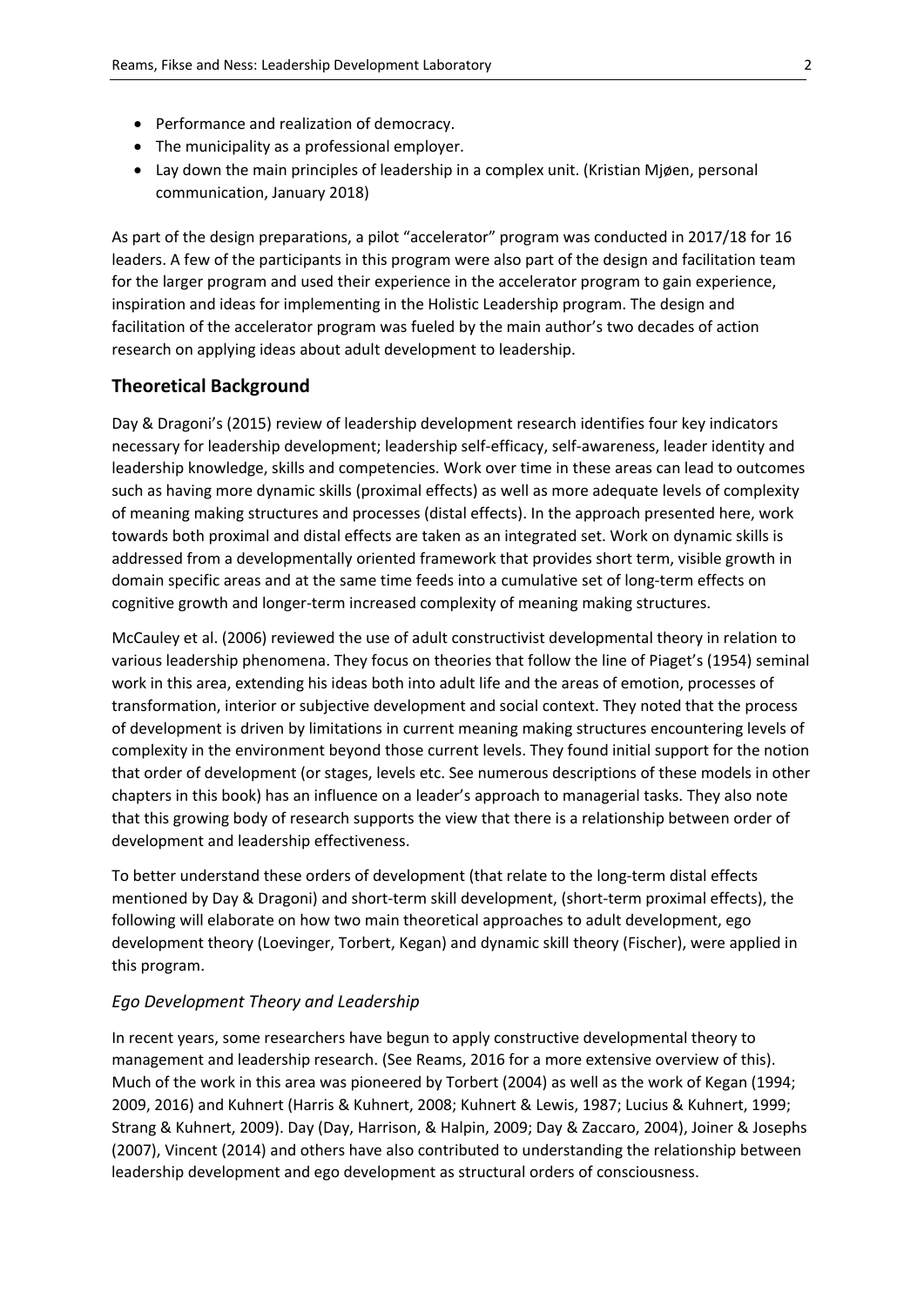The key principle in the development process is the transformation involved in subject object theory (Kegan, 1982, 1994), where subject refers to what a person is embedded in, that which is unobservable, the lens through which one sees but one cannot see the lens itself. Object refers to what one can 'hold' and observe, reflect upon, and be aware of. Movement from being subject to a belief, feeling, or impulse to having a perspective on it enables a degree of freedom and choice.

This process is also understood in terms of Mezirow 's (1990) notion of transformative learning, as it involves a fundamental change in the form or structure by which we organize meaning making processes. Mezirow outlines ten steps for transformative learning. Combining these with Kegan and Lahey's (2009) Immunity to Change (ITC) process, major steps along the developmental journey between stages can be described as including; encountering disorienting dilemmas, being able to reflect on and inquire into their underlying sources, exploring options for testing the validity of assumptions, gathering data on such tests, building new frames of reference and enabling new orientations, attitudes and behaviors.

In a similar vein, Bennis and Thomas (2004) describe the kinds of experiences that foster this transformation. The leaders they studied went through a crucible, or "transformative experience through which an individual comes to a new or an altered sense of identity" (p. 155). This indicates the depth of work required to successfully transform the structure, or level of complexity of meaning making, and even identity, of leaders. Argyris (2004) notes that leaders may know what they want conceptually but are not able or ready to embody the leadership behavior it takes to really create such a culture. He adds that effective learning is not a matter of the right attitudes or motivation, it is a product of *the way people reason* about their own behavior, or their structure of consciousness.

The way people reason is driven to a large degree by tacit processes, or well-honed and deeply ingrained patterns of logic. Torbert (2004) speaks of these as action logics, while Kahneman (2011) describes fast thinking, or automatic habits of thought. Changing such habits requires more than the application of will power. Drawing on Heifetz's (1994) distinction between technical and adaptive challenges, we can see that technical problems only require that we use will power to apply known resources or straightforward solutions to solve them. We can rely on existing ways of thinking.

On the other hand, adaptive problems require us to adapt the way we think about problems in order to solve them. Kegan and Lahey (2009) show that the best way to accomplish this is actually to allow these problems to *solve us*. Simply trying harder to solve external problems with will power draws attention to our inability to close the gap between what we genuinely, even passionately, want and what we are actually able to do given our existing structure of meaning making. To close this gap and facilitate the kinds of change we want, we need to suspend our normal habits of thinking to allow for new patterns to come into view. These new patterns are not simple matters of turning our attention to them. They require new lenses of perception that only come through transformative processes.

All of this highlights the significant challenge for leadership development to actually support leaders through such transformations. In terms of such ego development processes, there are two components that are seen as essential; self-awareness and emotion regulation. Axelrod (2012) examined self-awareness in relation to psychotherapy and coaching, noting the critical role of emotional awareness. Self-awareness is linked to emotional intelligence competencies of "accurate self-assessment, emotional awareness and self-confidence" (p. 345). He distinguished between selfawareness, self-reflection and self-observation. The term 'self-awareness' is also used extensively in relation to 360 feedback (e.g. looking at self-other agreement).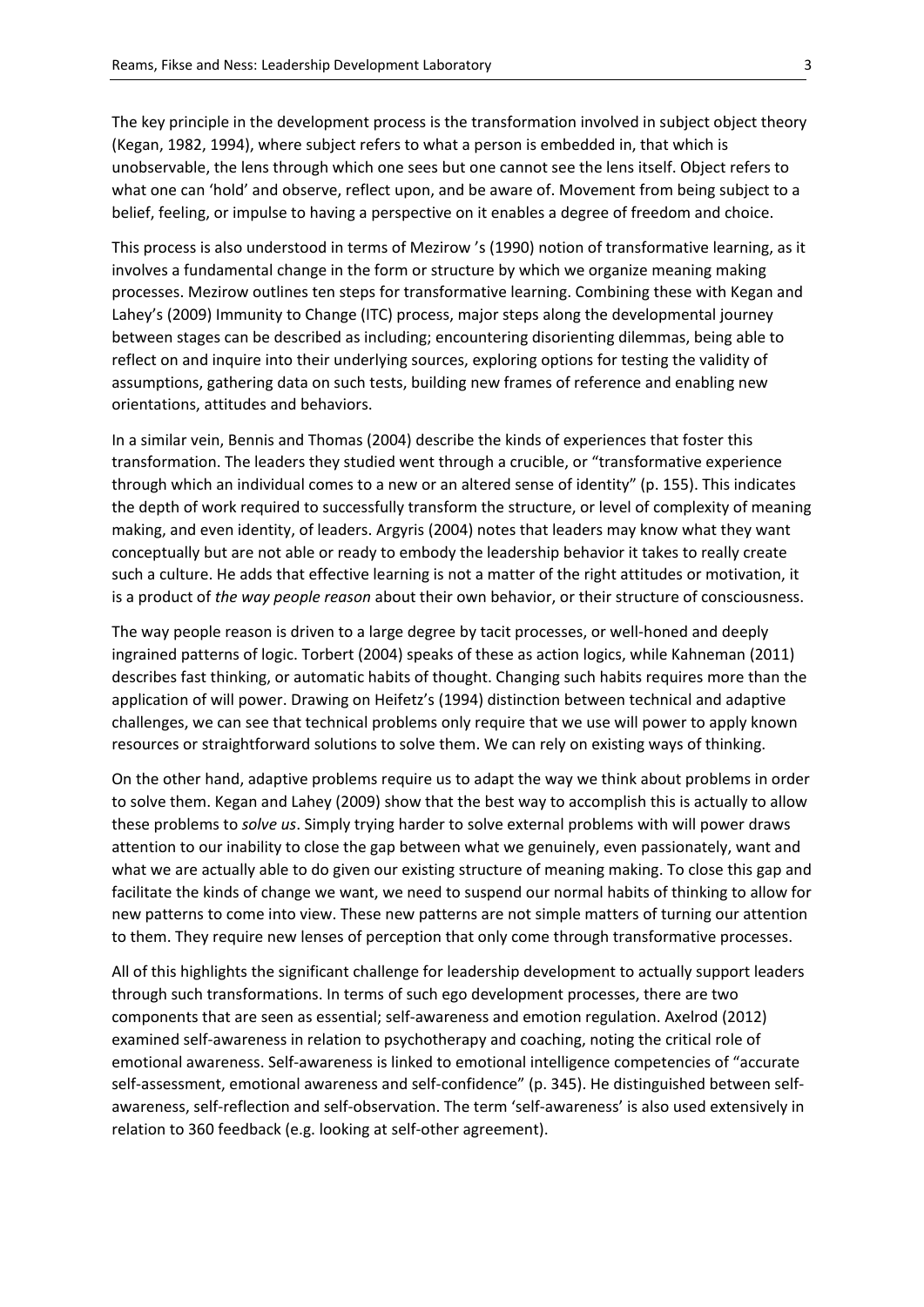Further, Goleman (2006) notes the importance of emotional awareness and social intelligence, citing recent neuroscience research into mirror neurons saying that "whatever the supposed business at hand, we continually transmit emotions, making another feel better or worse" (p. 78). McCraty, Atkinson, Tomasino, and Bradley (2009) describe extensive research in the field of neurocardiology that substantiates this and describes our ability to sense the electromagnetic field produced by the heart at up to three meters. This ongoing transmission of emotions contributes to what Kegan and colleagues (Kegan, Lahey, Fleming, & Miller, 2014) describe as our 'second job' where we spend a great deal of time and effort to wrestle with the daily implications of how this social-emotional environment plays into our personal growth. Thus, awareness of our own state at an emotional level and the capacity to regulate these emotions contribute to the ability to take a perspective on another and to enhance social intelligence. These are critical capacities for leaders and need to be addressed in any kind of leadership development endeavors and become a focal point for the next section.

#### *Dynamic Skill Theory*

Returning to Day & Dragoni's (2015) four key indicators, leader identity has been described above in terms of ego development while self-awareness has also been highlighted. To adequately address issues of ego and identity development in leaders is a long-term effort and is noted as distal outcome. The patience and perseverance required for this work, as well as the skill to create holding environments adequate to such work over time, are challenging to say the least, and often beyond the scope of many leadership development efforts.

Proximal outcomes, or short-term gains that can give a more immediate return on investments in leadership development are also of great importance. In regard to this, leadership knowledge, skills and competencies are another key domain Day and Dragoni identified, where the smaller steps of this work can be addressed. Typically, this domain of leadership development is approached as simply training or knowledge transfer. In order to approach this domain from an adult development orientation, it is important to find an approach that can work with micro-development in short term contexts. For this, we now turn to a different strand of adult development; dynamic skill theory.

Dynamic skill theory (DST) was developed by Fischer (1980; Fischer & Bidell, 2006; Mascolo & Fischer, 2010; Rose, Rouhani, & Fischer, 2013) to better understanding the dynamic relationship between organism and environment. This helped to integrate many cognitive development theories' emphasis on the self with behaviorists' (Skinner, 1938, 1969) understanding of the role of operant conditioning from the environment on development. In order to do this, Fischer began with the core concept of skill. "Skill theory provides an abstract representation of the structures of skills that emerge in cognitive development, together with a set of transformation rules that relate these structures to each other" (Fischer, 1980, p. 479).

Fischer's conception of skills is that they are "the capacity to act in an organized way in a specific context. Skills are thus action-based and context specific" (Mascolo & Fischer, 2010, p. 321). Fischer (1980) links this to his definition of cognition within skill theory as "the process by which the organism exercises operant control … over sources of variation in its own behavior. More specifically, a person can modulate or govern sources of variation in what he or she does or thinks" (p. 481). Exercising control is an action, always acting on an object, or set. Fischer links thought with action or behavior by showing how representational or abstract thought is built on complex sets of sensory motor cognitions. He then builds a model of four repeating processes that move in iterative tiers, from reflexes, to sensory-motor, to representational, to abstractions, to principles.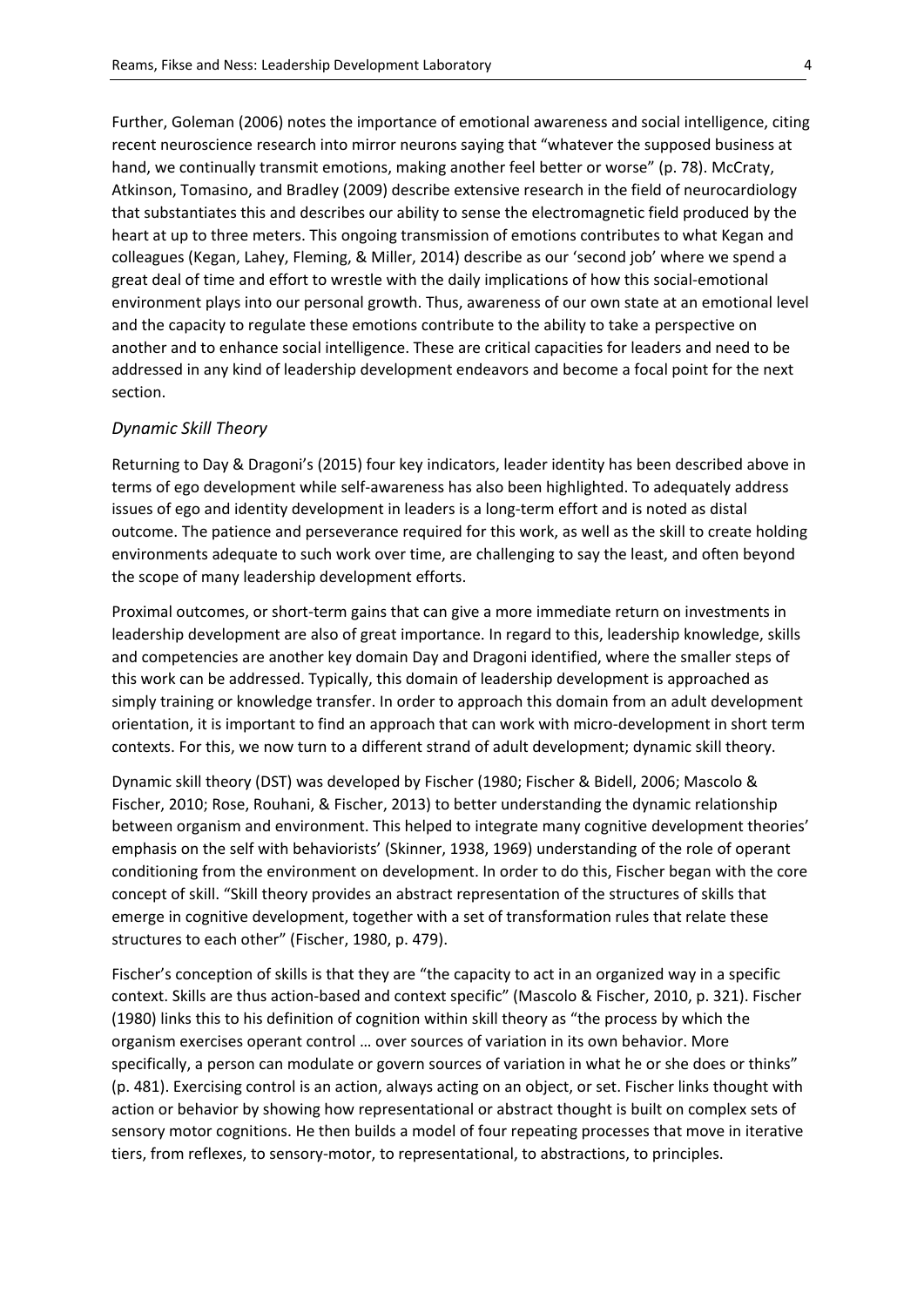Another important aspect is that the development of psychological structures is significantly influenced by context. "Psychological structures are the products of individual adaptation to particular social and environmental demands" (Mascolo & Fischer, 2010, p. 159). As well, they "consist of dynamic integrations of motive-relevant meaning, feeling, and motor action as they emerge within particular behavioral domains and contexts" (p. 150). Thus, the development of skills is contextual and dynamically variable.

This key point of the centrality of variability is illustrated in the notion of development as a constructive web with layers of; automatic, functional, optimal and scaffolded levels. A person performing a given task can function at range of skill levels. Under conditions of stress, high fatigue or interference, a person might only be capable of the automatic level of functioning. Under normal conditions they can operate at a functional level, which is a well-established level of skill organization, but not yet automatic, so it requires a degree of attention. Modest contextual support such as modeling or prompting, or ideal internal conditions such as peak alertness, confidence etc., can generate an optimal level of performance. Scaffolded levels of skill performance require direct assistance such as co-participation from someone with more skill.

The sequence of skill acquisition varies according to many factors (Fischer & Bidell, 2006), key to which is the role of emotion in development. "Any action necessarily involves an integration of cognitive, connotative, and emotional processes" (Mascolo & Fischer, 2010, p. 152). Emotions involve three classes of components; appraisals, feeling tone, and motive action tendencies. Appraisal processes run unconsciously and are ongoing, and "affect amplifies, organizes and selects these same appraisals for conscious attention. … With development, appraisals become increasingly mediated by higher order meanings" (p. 153). It becomes apparent that emotion is very active in the development of habits of thought and choice that become the basis for action. Feeling tone is about the phenomenal or subject experience of emotional states. They are most often described in terms of circumstances prompting the feeling, or as metaphors. Higher order cortical control is organized by the lower order processes like emotion/affect which generally function outside of conscious awareness.

Every action involves an integration of cognitive, conative, (see chapter from Harney) and emotional processes that influence behavior at any given time. In this, one can see that emotional states affect our action tendencies referring to biases or constraints that emotions exert on the resulting behavior (Fischer & Yan, 2002). Action-tendencies shape skills in immediate situations by the subject's reaction to his/her own expectations and present feelings which again causes variation of performances. Through repeated evocation over long periods, these action-tendencies shape developmental pathways – describing that reiterated microdevelopmental sequences creates macrodevelopment (Granott, 1994; Kegan & Lahey, 2001).

Even though conscious motivational forces are partly driven by will power and self-regulation, affective science has shown that the role of emotions and emotion-regulation plays the bigger part of how individuals behave and choose to act (DeSteno, 2009). While the will power of committing to a task tends to fluctuate extensively, emotions and emotional bonds between oneself and the social environment seem to cause more perseverance into committing to a cause over time (DeSteno, 2018).

This brief overview of DST presents a picture of the high degree of granularity available to understand the developmental sequence of skills that can form the basis for Day and Dragoni's identification of leadership knowledge, skills and competencies as a key domain. It is this granularity that can enable a focus on short term development of proximal outcomes.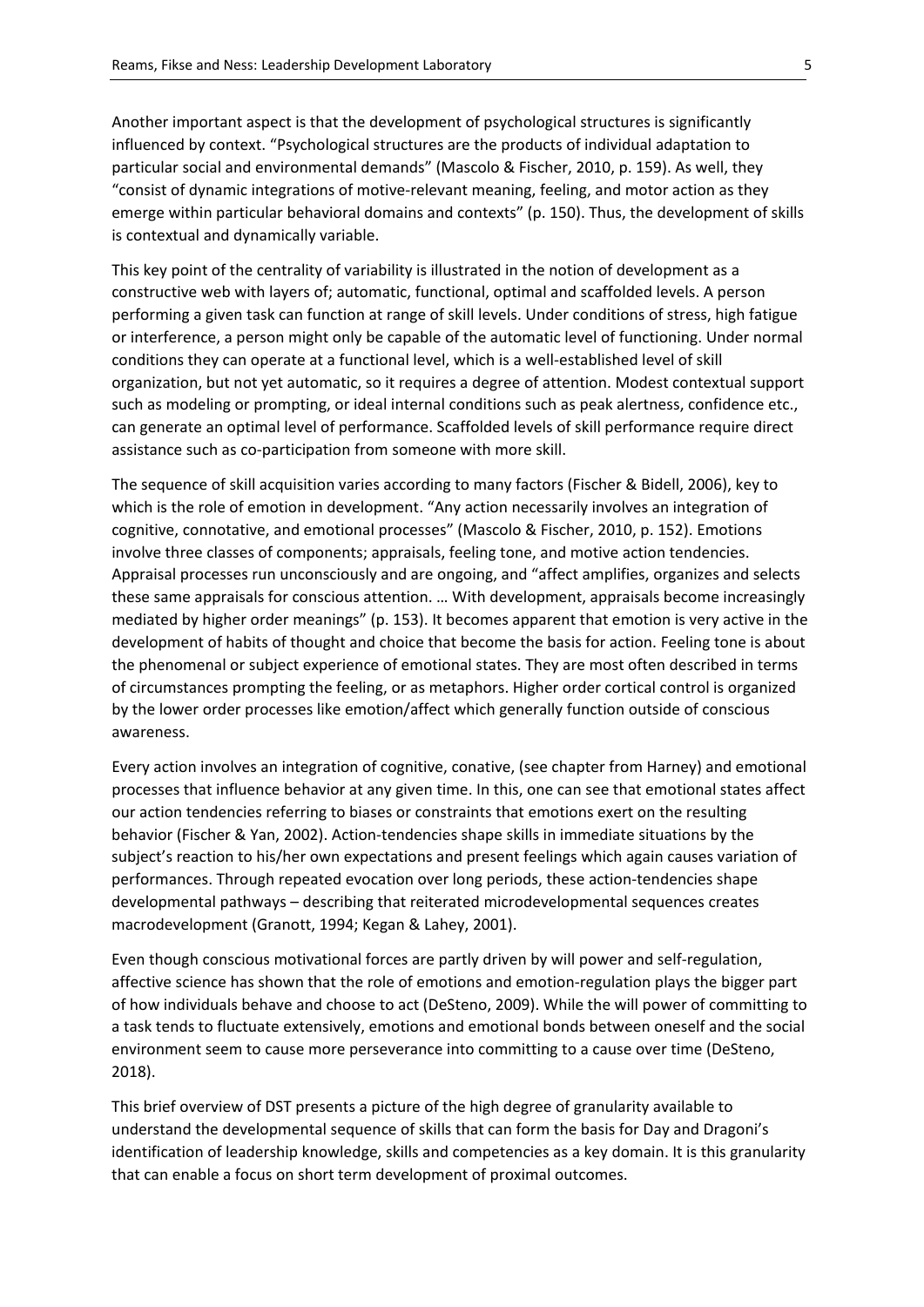#### *The Moral Element*

However, it has been noted in the previous chapter (Roux) that in addition to these developmental aspects, there is also a need to attend to the moral element. It is not enough to just think more complexly – what you think about also has consequences. As seen using the immunity to change process, (Kegan and Lahey, 2009) (and cognitive behavioral therapy in general), limiting beliefs and assumptions can have a significant impact on maintaining or even increasing the gap between our desired outcomes and our actual actions. We take 'wrong turns' or act with 'good intentions' while failing to have a helpful impact on situations.

In this section, we will not attempt to lay out a comprehensive foundation for moral issues, but rather draw on a specific body of work (that was utilized in the program focused on in this chapter) that addresses this aspect from a simple yet powerful approach. The Arbinger Institute (1997, 2006, 2010, 2016, Warner, 2001) makes a simple claim. If we attend to "the light coming from others" (Warner, 2001, p. 51) and act on the call of their humanity to do what we can to help them, then all is well, and our moral integrity is intact. If, however, we do not, we essentially betray ourselves. This simple and subtle act of self-betrayal automatically leads to self-deception – we do not recognize that this has happened and our moral sense becomes corrupted.

This corruption then actively inserts deceptive representations of situations (think Argyris' ladder of inference here) into perception. We thus see the world in a skewed or incoherent (Bohm, 1992) manner that justifies our initial act of self-betrayal. Then, over time, as we carry this incoherence or distortion with us, we provoke others to betray themselves, and invite them to collude in mutual mistreatment and mutual justification.

In this fog of self-deception, we feel ourselves to be the victim of others' actions and do not see our own responsibility and role in creating not only the feelings we have, but even the situations themselves. The judgments that arise as a result of our self-betrayal appear as coherent and feel integrous. They justify us. The physiological feelings that come along with these judgments give an appearance of them not being constructs of our own justification, but of being caused by the other person or the situation. These judgments naturally lead to being able to blame others, while in reality we are blaming them for our own self-betrayal (Arbinger, 1997).

So then how can we take ourselves out of this condition? When we go in search of understanding, and do so sincerely, we put ourselves in a *receptive* posture towards truth. Listening deeply for what we honestly perceive to be the right thing to do, separating this from what might feel right according to our justifications, and then acting on this, in other words, doing the right things for the right reasons, can lead to a change of heart.

So the choice that can change our hearts is not a choice of either our behavior or feelings. The first does not affect our way of being and the second, which tries to affect our way of being, is impossible. … The choice point comes elsewhere. It comes when we decide or not to yield to the truth about ourselves, about others, or about what's required of us and be guided by it in our actions. (Arbinger, 1997, n.p.)

Arbinger has taken a number of approaches to creating simple yet powerful concepts to get this distinction across. Being "out of the box" (2010), or "having a heart at peace" (2006), or an "outward mindset" (2016) have all been used to convey this key message. In the program that is the focus here, we synthesized these into the notion of being "clean."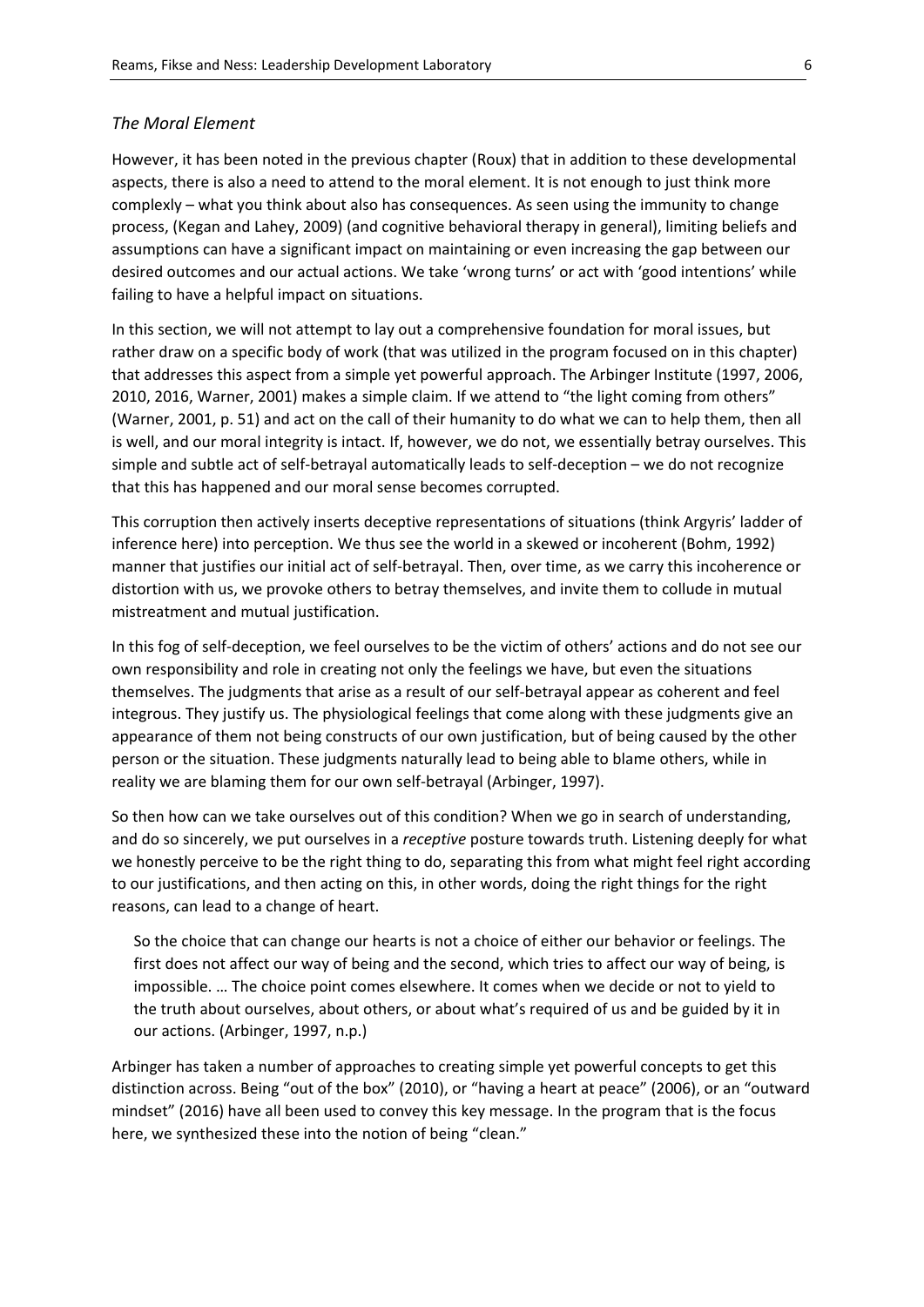#### **Applying Theory for Program Design**

The above theory, as well as much more, served as the background for designing the program for Trondheim municipality. One challenge was to take these relatively complex, abstract and finegrained theories and translate them into concepts and tools that we could utilize in the program. The above notion of being 'clean' was one such move we made. This section will cover a variety of ways in which we applied the above theory and turned them into program elements.

One way in which we made sense of all this was to categorize some aspects as working through a psychological lens, and some as a learning lens. To address the aspects of leadership self-efficacy, self-awareness, leader identity, we began with a combination of tools and processes that could be characterized as using a psychological lens. We wanted to help leaders see how effective they were in their roles, how self-aware they were in terms of how others perceived this, and what underlying beliefs and assumptions might be affecting this.

To do this, we started with the use of 360-degree feedback. While a leader may have a self-sense about their effectiveness, there is a huge potential benefit in getting feedback from others. In our program we used the Leadership Circle (TLC) (Anderson, 2006; Anderson & Adams, 2016) as a method for systematically collecting perceptions on a leader's performance from a specified group of people with multiple perspectives on the leader's behaviors. An advantage of using TLC is that its two key distinctions, reactive tendencies and creative competencies, are related to Kegan's socialized and self-authoring minds, as well as to the Arbinger Institute's concepts of inward and outward mindsets.

The use of TLC helped program participants identify the gaps between their self-perception and how others experienced their impact. We then had them identify one core issue from this they would like to work on. This led into the immunity to change process, (Kegan and Lahey, 2009) which helped them uncover big assumptions underlying the competing commitments holding their internal systems in place and prevented them achieving their goals. These assumptions are beliefs that we are subject to or assume to be true and then they automatically and unconsciously inform and filter how we see reality. From these insights, we helped them design a test of one of those assumptions to learn more about what they were subject to.

These big assumptions, along with many of the foundations of these reactive tendencies can also be conceived of in terms of cognitive biases (Kahneman, 2011). Using this framework, we presented the functioning of these reactive tendencies as 'gut reactions' or even 'intuitions' that function as 'fast thinking' and govern behavior. The advantage of these system one (Kahneman, 2011) heuristics is that when coherent, they enable us to process larger and more complex chunks of information without tying up working memory. When biased, or incoherent, this fast thinking produces less than optimal to disastrous results.

The concept of "cleaning up" was part of how we framed this work. The chance to identify and reframe limiting or incoherent mental models or cognitive biases provided participants with a way to clean up their perceptual filters. It was also psychological in terms of them dealing with their inner thoughts and feelings. The debriefing process for their TLC feedback, along with the ITC work, became the basis for ongoing personal work through individual coaching.

At the same time, we realized that it would be important, from this foundation of inviting greater self-awareness, to address the components of leadership knowledge, skills and competencies. Here we used the learning lens in our design, based on Fischer's dynamic skill theory (1980; Fischer & Bidell, 2006). To operationalize this theory, the work of Dawson and colleagues (2002; 2005; 2011;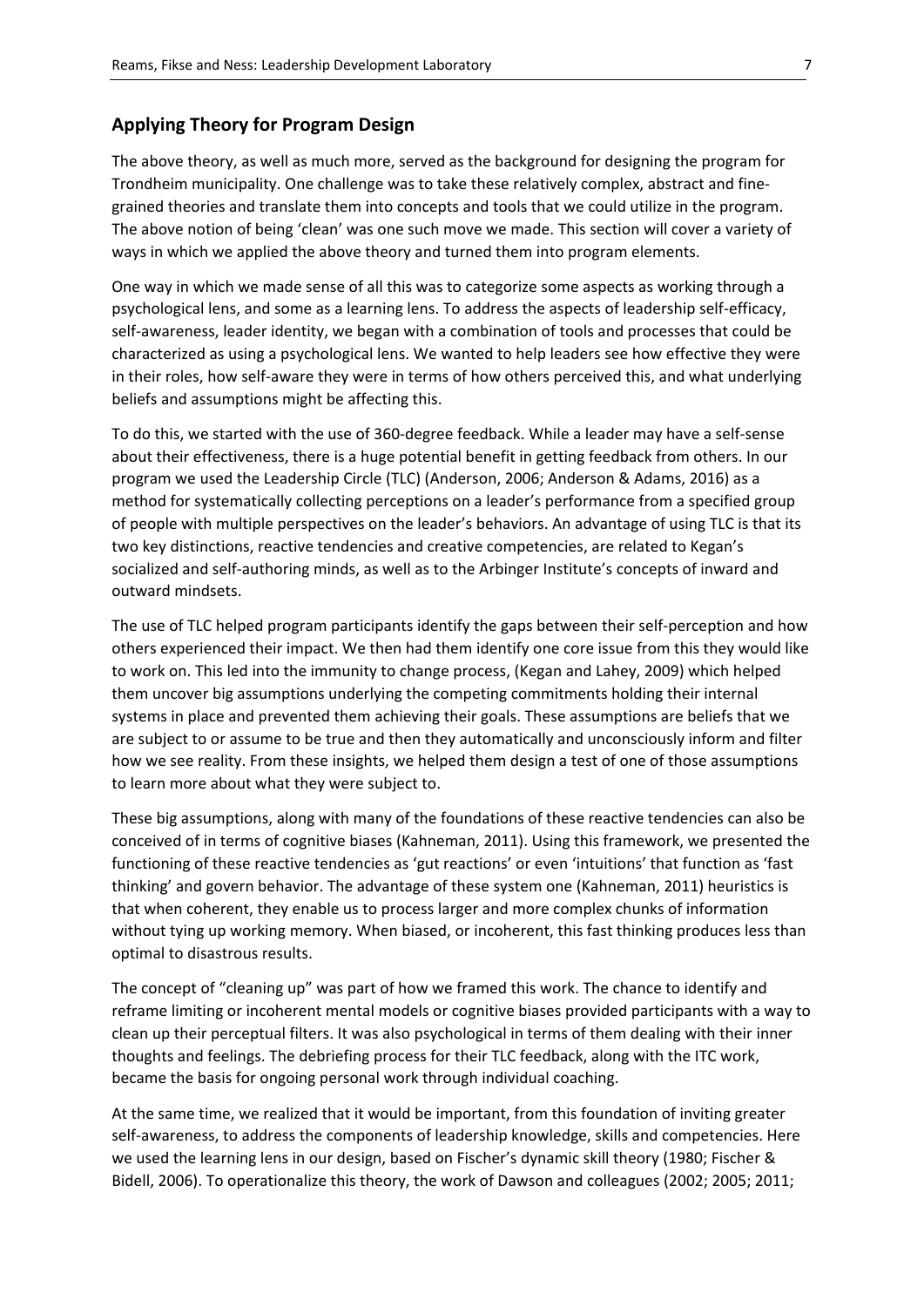2003) has produced a content independent assessment of cognitive structure that has been applied to domain specific skills such as decision making. Using the Lectical Decision Making Assessment (LDMA), specific learning activities targeting subskills foundational to decision making can be designed to target learners' zone of proximal development (Vygotsky, 1978), or their 'Goldilocks zone.' The ability to target very focused skill development in this manner supports optimal learning that effectively produces the desired proximal effects for leadership skill development.

Having a measure of cognitive complexity for participants also allowed us to do a number of things. For one, we utilized this knowledge to create learning partnerships during the program. Participants expressed that they found the pairings to, for the most part, enable a very good flow of communication and common understanding. Another thing we were able to do was create customized worksheets and activities for participants based on their LDMA reports (a more detailed description of this in the next section). Finally, it allowed us to get a better sense of how to meet the participants where they were at and avoid presenting them with overly abstract instructions, although this took practice!

Using this combination of frameworks, models and tools, we could tie together the psychological and learning lenses. We introduced, later in the program, the notion of approaching the questioning and reprogramming of big assumptions in the ITC process with a skill development and learning lens, that offered another pathway to the growth of leadership competencies. This is a developmental path, driven by a basis in dynamic skill theory.

# **Program Description**

With this wide array of theory and tools to draw on, as well as research and application from others in the field we undertook to design the specifics of this program in a way that would also incorporate the best of what we had learned through prior practice applying portions of this material. While we had budgetary constraints, we were given freedom and encouragement in terms of experimenting with the program design. It became a leadership laboratory, a term which we used with participants in framing how we were approaching the work itself, both for them as well as for us in terms of experimenting with combining tools, methods and other elements in the design.

The 16 participants in the program worked in a variety of areas for the municipality; social services, early childhood education, communications, infrastructure design and some participants from a group of expert staff who provide internal support for various areas of technical competence.

The program was conducted over a period of eight months and included 10 days of workshops plus 4 individual coaching sessions. Prior to the start of the program, each participant was given a short introduction to the program and then were interviewed about five questions based on an ill structured dilemma designed to elicit their best thinking in terms of decision making. Transcripts from these interviews were then used to generate Lectical Decision Making Assessment (LDMA) reports that were used later in the program.

The initial day allowed for orientation, participant introductions, initial focus groups based on an exercise using the Center for Creative Leadership's developmental action logic cards (see chapter from Palus, McGuire, Stawiski and Torbert for a more detailed description of these), and an introduction to the process for doing their Leadership Circle (TLC) profile.

The next session one month later was three full days. This was made up of a half day TLC orientation workshop, receiving their TLC reports, doing a series of embodied group exercises related to their profiles on a 6.5 meter diameter floor mat replica of a generic TLC profile, going through the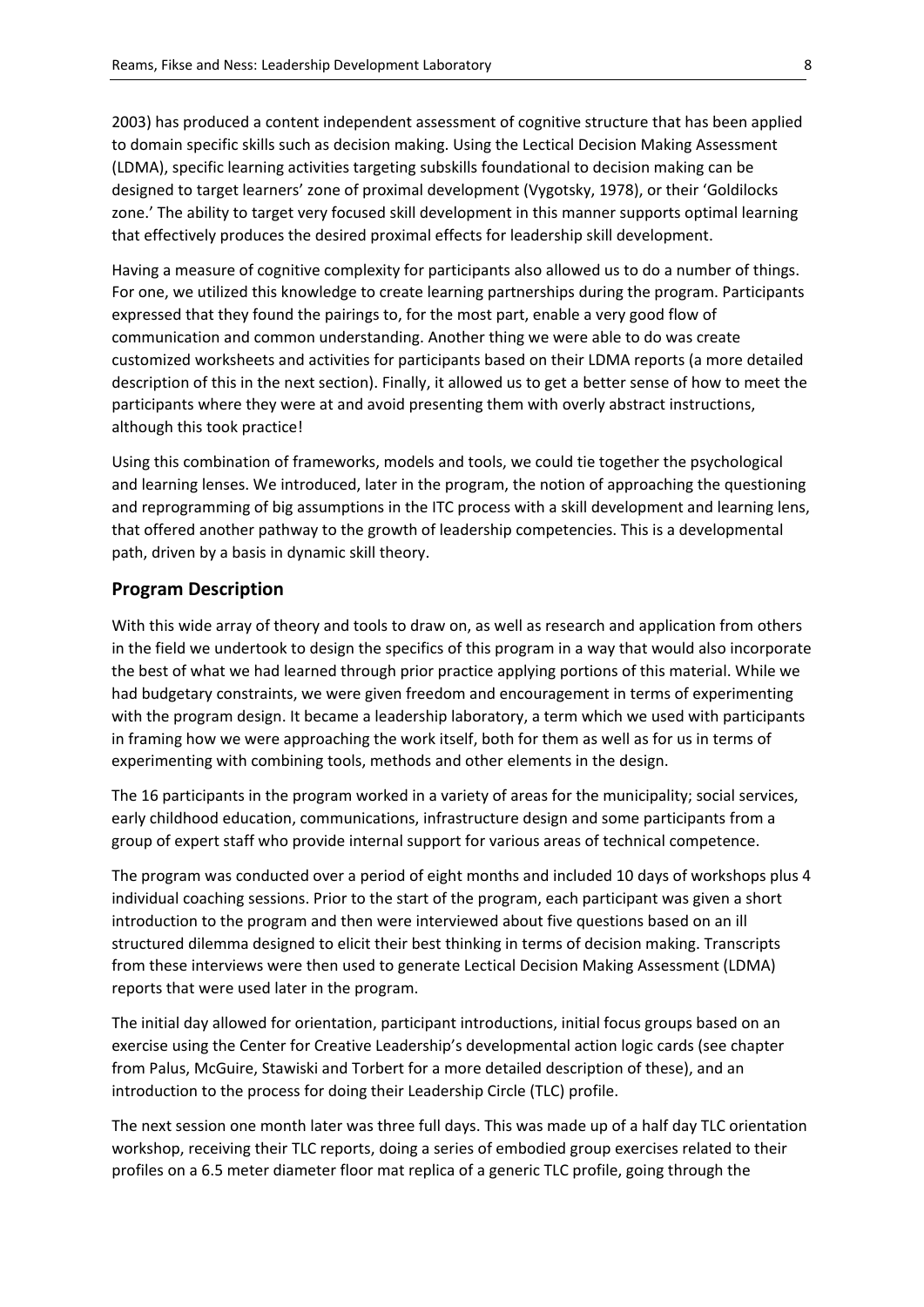Immunity to Change (ITC) process, and beginning to prepare for taking the self-awareness gained and investigating it in their everyday work life. (For a more detailed description of these three days, see a similar design described in Reams and Reams, 2015). This was followed by individual debriefing sessions of their TLC reports, and three coaching sessions over the coming months working with this and their ITC maps.

The second half of the program consisted of four one-day workshops where participants brought cases from work that met specific criteria; they needed to be something challenging, involve multiple stakeholders, could involve conflict and could need coordination with others. They then had to identify why the case had arisen, what was at risk, who the other stakeholders were, what they might care about and finally, how they were planning to deal with the case. This was done iteratively with a new case each month.

To aid in working on their cases, they were given a workbook we designed that contained a portion of their LDMA report. Each session would have one area of the workbook that focused on the complexity of their thinking and one on a subskill related to decision making (working with perspectives, contextual thinking, collaborative capacity and the actual decision-making process). The workbooks included exercises for identifying differences in the descriptions provided in their report indicating what their thinking would look at like at the next quarter phase of developmental complexity, (for the complexity sequences), or the next step in the sequence of that particular subskill area, or what was in their 'Goldilocks zone.'

Working in pairs, participants then applied the new distinctions offered to how they could approach their specific case. This included designing specific action plans for applying these distinctions. In the next workshop, they would begin by reflecting in small groups on what they learned from trying out these new skills. The process would then be repeated with a new case, more developmental distinctions and newly designed skill improvements.

This cycle for the four one day workshops in part two of the program aimed to create iterative virtuous cycles of learning (VCoLs) (Dawson., T. & Stein, Z. 2011a, 2011b). This meant;

- setting skill development goals based on the distinctions offered in the sections of their LDMA reports,
- receiving new information related to their goals in the form of brief lectures, coaching or short texts in their reports,
- designing new approaches to their specific cases and applying these between sessions,
- starting the next workshop by reflecting in small groups on their experiences from applying the new approaches, then
- designing a new goal based on their learnings from the previous cycle as well as on new input form the next section of their LDMA report.

The last two days of the program provided an opportunity to reflect on their journey, on the new skills they had learned, as well as what had happened around their self-awareness from ongoing inquiry into their ITC maps. It also included working on how they would then take key elements of their learning in the program and scale this by beginning to mentor and teach others in their teams.

#### **Focus Group Method and Implementation**

To explore the participants experiences of the program, multistage focus group discussions were adopted. The multistage focus group discussion is characterized by exploring a certain theme or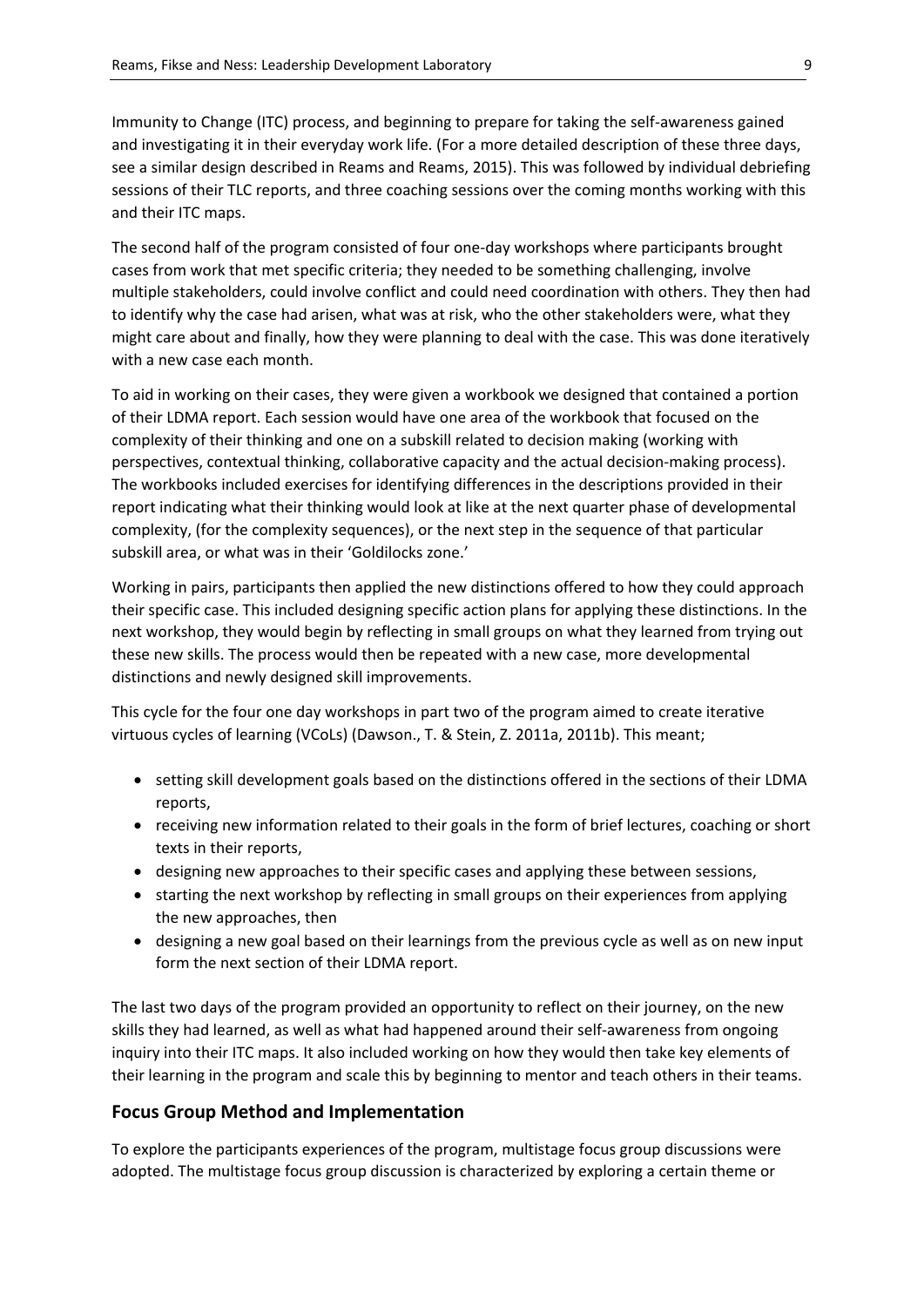phenomenon through several group discussions, and it is described by Hummelvoll (2008) as inquiring into knowledge dialogues emerging from experiential material. Data was collected in group discussions held during the first gathering in May 2017 and focus groups in September 2017 and four months after the program ended, in May 2018. Participants only inclusion criterion was that they had participated in the program. In total all 16 participants participated in focus group discussions, six participated three times, five participated only once.

# *Thematic Analysis*

Following the aim of this study, the transcribed text from the multi-staged focus group discussions was analyzed using thematic analysis (Braun & Clarke, 2006). The second and third authors conducted the initial data analysis by reading the transcripts to become familiarized with the data, noting initial thoughts, ideas, and emerging themes. Subsequently, the material was coded. The initial ideas and the emerging themes were then condensed, interpreted, labeled, categorized and subsequently condensed into a coherent text, then merged with the preliminary themes from the first reading. Meaningful elements, such as quotes and descriptions of the emerging themes, were identified, listed, collated and then sorted into tentative categories. The data was examined several times to go from the categories to overarching themes. Through the process of thematic analysis, we (the second and third authors) identified four overarching themes the leaders experienced from participating in the leadership accelerator program: (1) Increased awareness and expanded perspective taking, (2) Creating a we-culture, (3) Relevance to daily work, and (4) Leadership as embodied knowledge.

## *Research Ethics*

The study was conducted in accordance with The Norwegian National Committee for Research Ethics. Ethical approval to conduct the study was granted by the Norwegian Social Science Data Services (NSD). After a complete description of the study to the participants, written informed consent was obtained. Confidentiality was assured for participants.

# **Findings from Focus Groups[1](#page-9-0)**

## *Increased Awareness and Expanded Perspective Taking*

In the focus group discussions, all participants emphasized that the leadership laboratory had increased their self-awareness in relation to others and expanded their perspective taking. This was helpful in their development as leaders and in communication with others.

This increased awareness they highlighted was specifically connected to the TLC 360. This feedback meant a lot to them. They took time and let it sink in; *when we got the 360 feedback there was silence*. Some expressed that it was painful but effective: *I was shocked, shaken into the spinal cord.* Another participant said: *It became very visible, like a flash in my face, I thought no one saw it – then I had to do something about it! The 360 evaluation it made me realize it.* Another participant described a clearing process;

*The 360 cleared in lots of flies in my head that I had no idea were there before ... Now I am straighter in my back... It has cleared my head in a kind of way, where there were a lot of things happening at the same time and it can mess up the understanding of what you're doing there and then ... I've also become clearer to myself.* 

<span id="page-9-0"></span> $<sup>1</sup>$  All quotes are translated from Norwegian, with some slight editing related to cultural expressions.</sup>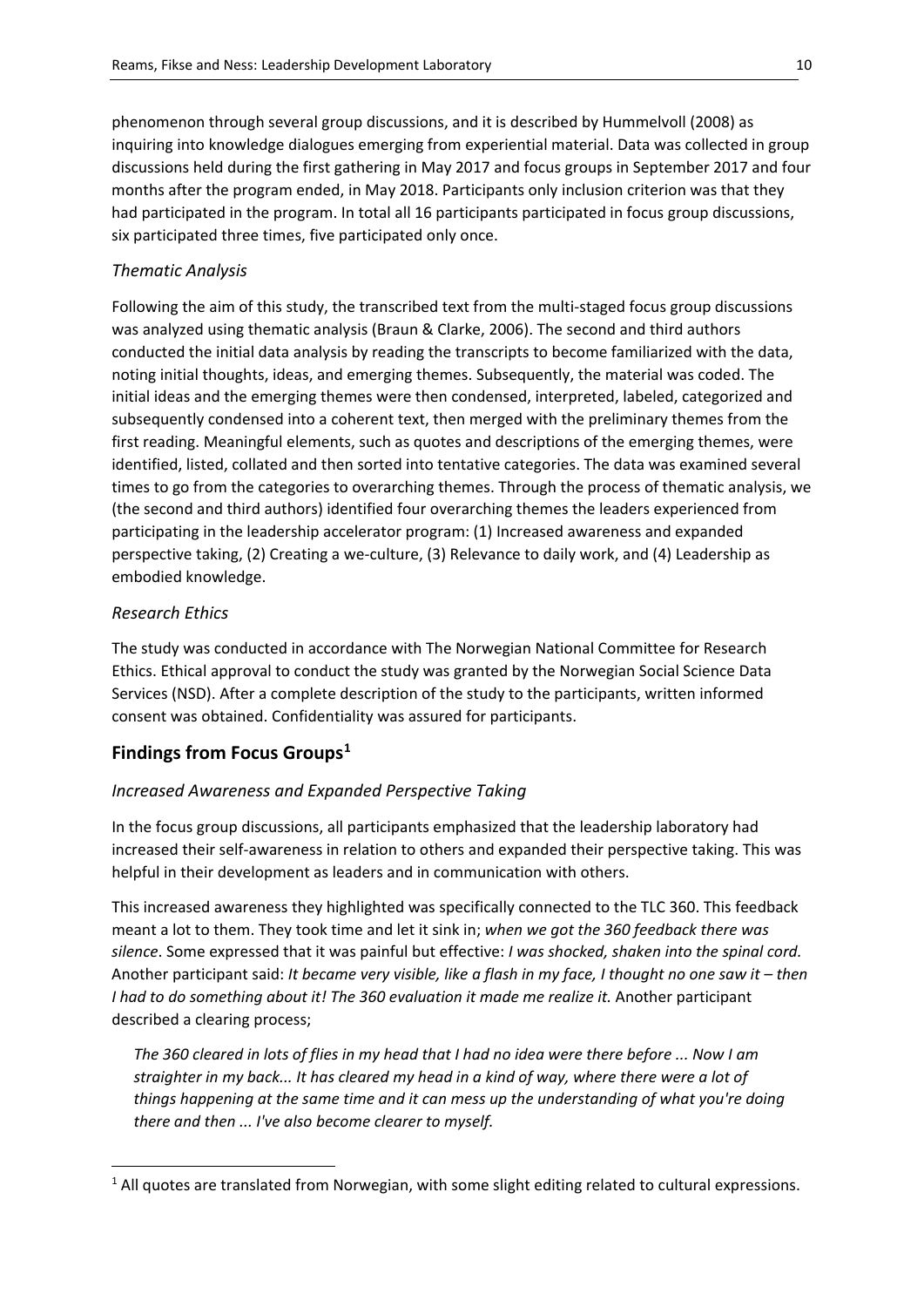This clarity was articulated by others as well. *Yes, something you have sensed became more visible; easier to overcome an obstacle as you know how high it is, where it is, and you see it more clearly.* One of the participants expressed that the 360 was; *drawing an understandable image of my leadership – something that I can do something with.*

Doing the 360 as part of a group was very useful for the participants. In the program, they had to expose themselves to the group, sharing aspects of their feedback and from these group activities everyone got increased insights into the feedback.

Another topic the participants talked about was that through the 360, the exercises, the coaching and the pairing with a buddy (a leader from another part of the organization), they expanded their perspective awareness. Perspectives were important, as one said; *it is not only about looking inward at their own thinking. Nor is it just about how something is experienced by others. It was more that you have for example a task or project – that you can see it from different perspectives, and additionally see more issues related to the task or project. Then it became much easier to succeed with it, compared to just having your own perspective.* Some of the participants also highlighted the coaching they received as important for seeing diverse cases differently.

#### *Creating a We-culture for Challenge and Support*

The participants in the program stated a wish for a more 'we-culture' and the need for feedback from day one of the program. As part of creating this we-culture the leaders wanted feedback, which they expressed in the interview connected to the first gathering and in the focus group in the middle of the program. The participants also raised the topic of feedback on a more general level in the municipality, indicating a lack of a feedback culture. Support and feedback seemed important for them, *to experience that you are doing a good job and feel that you move in the right direction – to see yourself from the outside*.

In the last focus group, they expressed that through this program they had gotten clear feedback and it was important for them. All participants were positive to the feedback they got through the TLC 360. They expressed that they felt both that they received support, and also saw their challenges. Several of them also felt that being paired with a "buddy" (another leader) was helpful in this process and had an added value related to learning.

The wish for a more we-culture was underlined in one of the groups by saying that *the culture of the municipality is too kind*. Some expressed a need for themselves to become clearer in their own communication, and they agreed that the culture also needed to reveal their assumptions and become closer in dialogue. *I have worked to become clearer and sharpen communication and dare to stand for it and I've received feedback that they are experiencing it as very good.* In terms of challenging assumptions, the participants talked about how important this was, and one participant said:

*We have so many assumptions. We need to stop assuming. It is crazy how many decisions are made on the basis of assumptions. My pedagogical leader does not dare to ask. They are not brave enough to have a dialogue and name a spade a spade sometimes. In the TLC 360 you even assume how you lead – and then you see what effect you really have on others.* 

Participants talked about the move from becoming clearer in their communications and more courageous, to creating the culture they wish for in the municipality.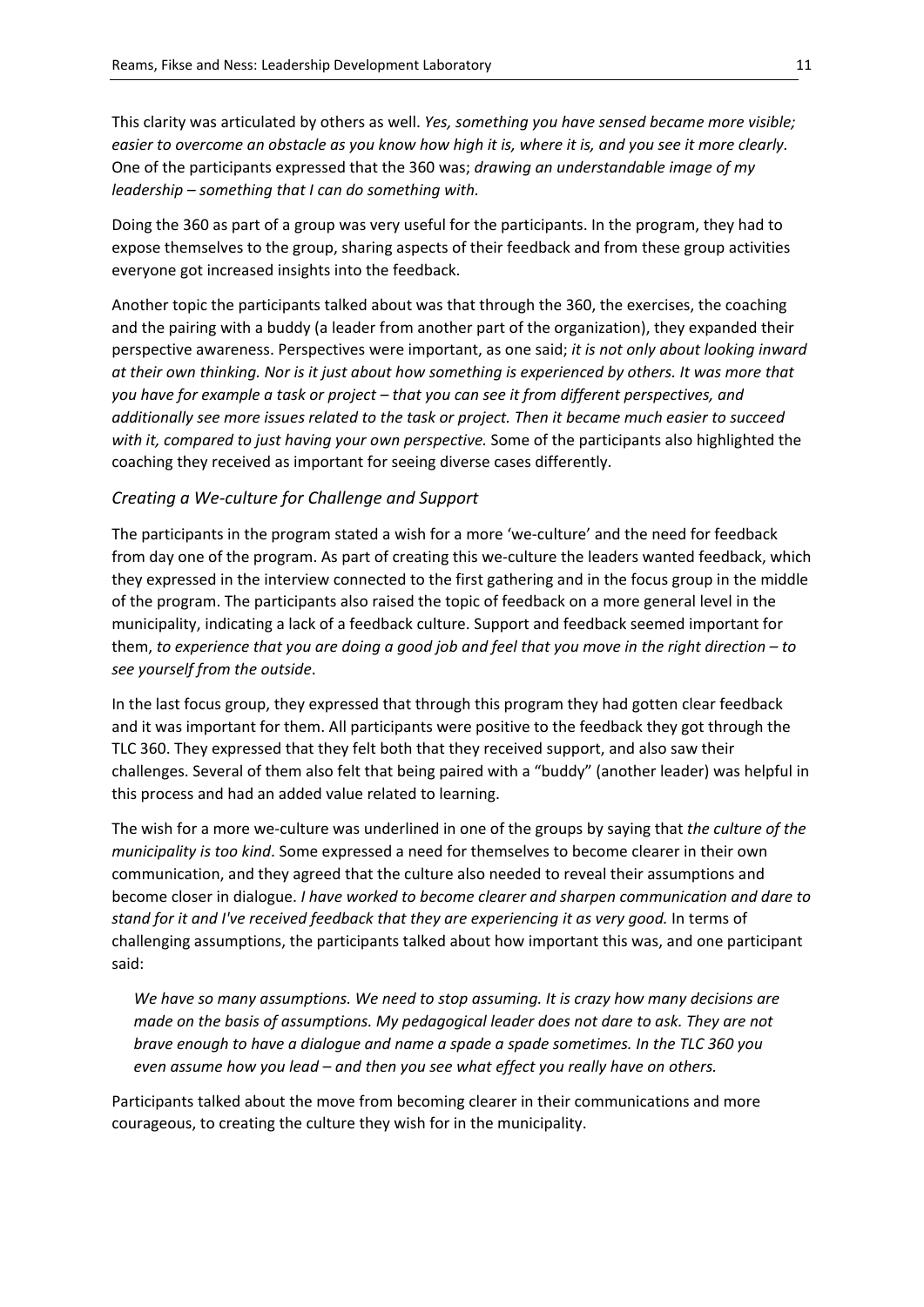## *Leadership as Embodied Knowledge*

An element that the participants emphasized and that gave them belief the learning and development would last, was that it was related to several dimensions; cognitive understanding, the associated emotions and the dimension of action. As one of them framed it: *The form is different, same message, but another way of communicating it and practicing it, to see it from another perspective, then you suddenly realize what it's all about through different exercises.* Several participants mentioned that moving physically on the floor, sending postcards, all helped to make sure you both understand and feel the theories, and the experiences may go into the spinal cord, as one said:

*It made you know a little more physically. No, I don't want to be here [a dimension in the reactive part of the TLC mat], or something you could be proud of too, and wanted to be able to move on to what was positive also [from the reactive to the creative part of the TLC mat]. Then it wasn't that easy just to put it in the bucket. You think you have understood the meta level, but when you stand there [purely physically on the mat] with your legs well planted, and who you stand with like that, then it becomes clearer. It seems a little banal…, but then it's pretty good.* 

Another of the participants agreed: *There is something about dealing with what is happening in the body and feelings in the stomach. What drives me, what prevents me, what are my values and my driving forces.* The following dialogue took place in one of the focus groups, where they contrasted this with an opposite type of experience, when they experienced only learning cognitively:

*You learn theory, and this is good, you actually think it, and then okay then you know it, and then nothing happens.*

*Yes,* and laughter from everyone. Another gives an example:

*The theory about the difficult conversation.*

*Yes, I've read it, still difficult!*

New laughter from everyone.

*So, it is something there that happens, between the theory and me as a person, somehow.*

*The 360 and the coaching, taking home exercises, to do something in a given way, and reporting back how it went; it makes you undressed, I haven't been through that before. Coaches who challenged with questions and support to grasp things and practice.*

*Long-term effect? - You may get addicted to the good-feeling!*

Besides expressions that reflected how various programs are easy to forget, the participants also highlighted various elements that they experienced would contribute to a more long-term impact of the program. Some already experienced changes in themselves and some had colleagues that had seen changes – *that´s fun*. One element that seemed to be important to make a program last was that it feels relevant, and that the program is connected to the leaders' everyday work life. *It can't be too abstract, for example only theories, we need to understand how to grasp them.* Some said it was *easy to translate into your work context. Easy to see the connection between the way I act, the way I choose. Didn´t need much time to translate it*. Another participant expressed the experience of the program like this: *The gatherings made a clarified and concrete link between theory and work*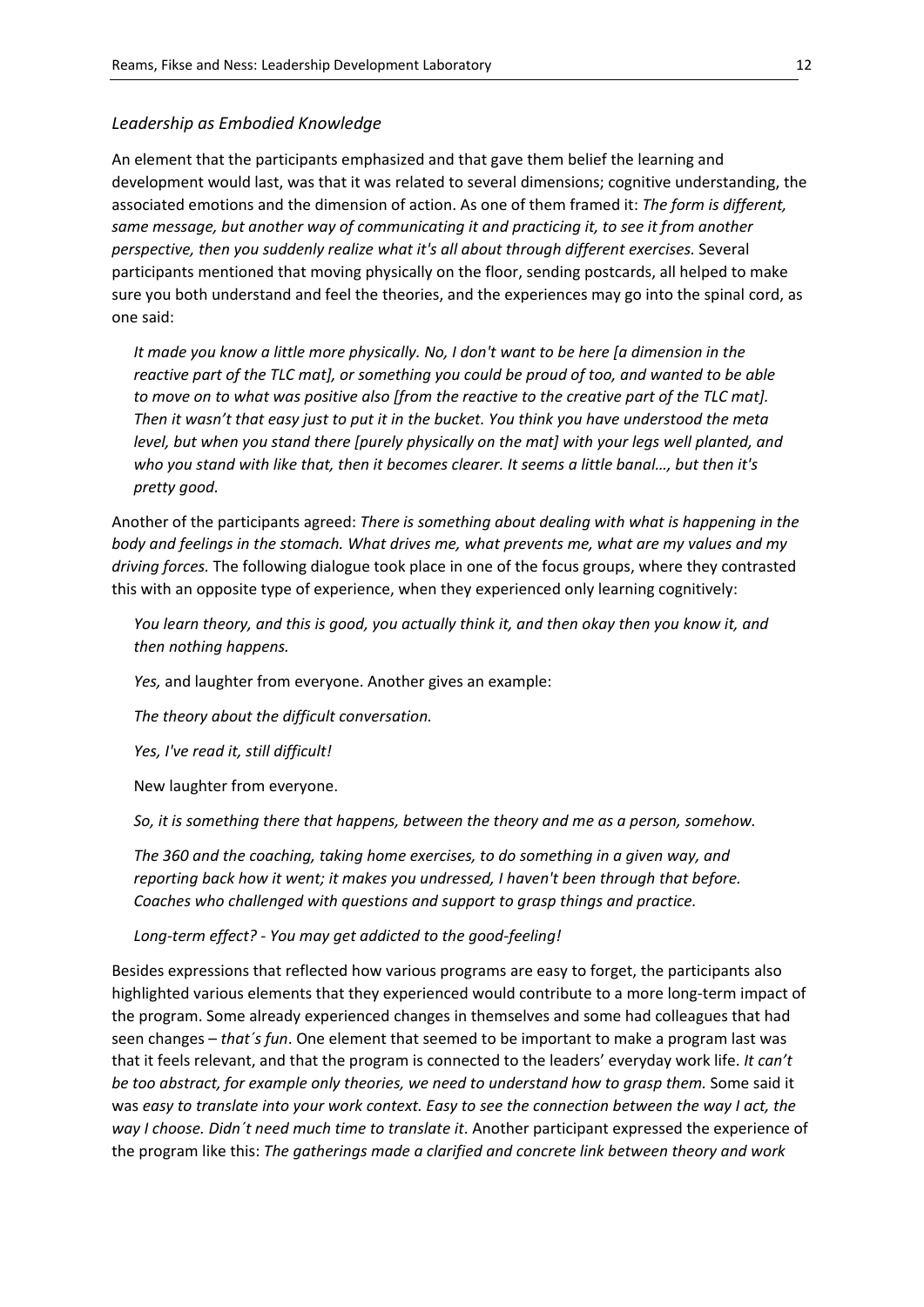*through in between homework that was personalized and we had to practice. That created a sense of empowerment.*

One of the focus groups highlighted another element they identified as important for a successful program. They used the metaphor of a petrol station, to illustrate the difference between short term and long-term value. They expressed that spending time away from everyday work life is preventative and healthy; *out of workday and reflecting … one needs to get energy from somewhere … need to refill energy* … *a developmental and meaningful break from everyday work life*, … *a break from everyday life to have the opportunity to work on specific challenges, - slowing down, to speed up*. They agreed on the petrol station metaphor because; *it somehow goes in a way, so you need it with regular intervals whatever you do.* During the focus group interview some explicitly expressed their fear of forgetting something that had meant a lot to them: *A lot is cool, but it doesn't last… but this* [program] *goes a little deeper, - forced us to reflect a few steps further.*

They also discussed what makes this difference. When you get a taste for something, when it feels relevant, extending your comfort zone and the knowledge becomes embodied, and when they see it has an effect beyond themselves, on the team and the municipality. They ended this discussion talking about the commitment they got through working with exercises and coaching, and buddycoaching in-between- gatherings. That having a 'buddy' (another leader as a sparring partner) keeps what they have learned 'warm.'

To sum up, the leaders who have participated in the leadership laboratory pilot project find they have changed both as human beings and as leaders. They feel that they, to a greater extent than before, open up and include their colleagues in decisions and processes. They experience that they are clearer in their communication and that there is more weight behind and acceptance for the decisions they make.

Of concrete significance for the city and municipality, some of them are sharing the knowledge and capacity they have acquired through this pilot program. They have taken useful exercises from the program, condensed them and used them to design a module for the larger scale program for the 800 new leaders in the municipality. This module received consistently good feedback. In addition to these findings, a description of the program and some of its outcomes can be found here [\(https://www.transformleadership.no/2018/03/12/large-scale-leadership-development-program/\)](https://www.transformleadership.no/2018/03/12/large-scale-leadership-development-program/), including short interviews with some of the participants.

#### **Discussion**

We began this chapter indicating the need for developing better leadership capacities. McCauley et al. (2006) indicated that there was a need to move beyond descriptive models of adult development and leadership, to a better understanding of the mechanisms of how to enable such development. What do our findings imply for this approach to leadership development practices? Here we will briefly reflect on how the application of theory and tools impacted participants and aim to put forward some suggestions for answering this broader call for better leadership development.

First, a reflection on the relationship between adult development theories and how participants experienced and reflected on the program. While these theories were deeply embedded in the design, tools and application of the program, it is clear that participants' experiences did not focus on this per se. It could be said that for them, the experience of practical relevance to their work life, embodiment of practices and greater self-awareness were how they characterized their development. Our interpretation of this was that we succeeded in keeping their focus on the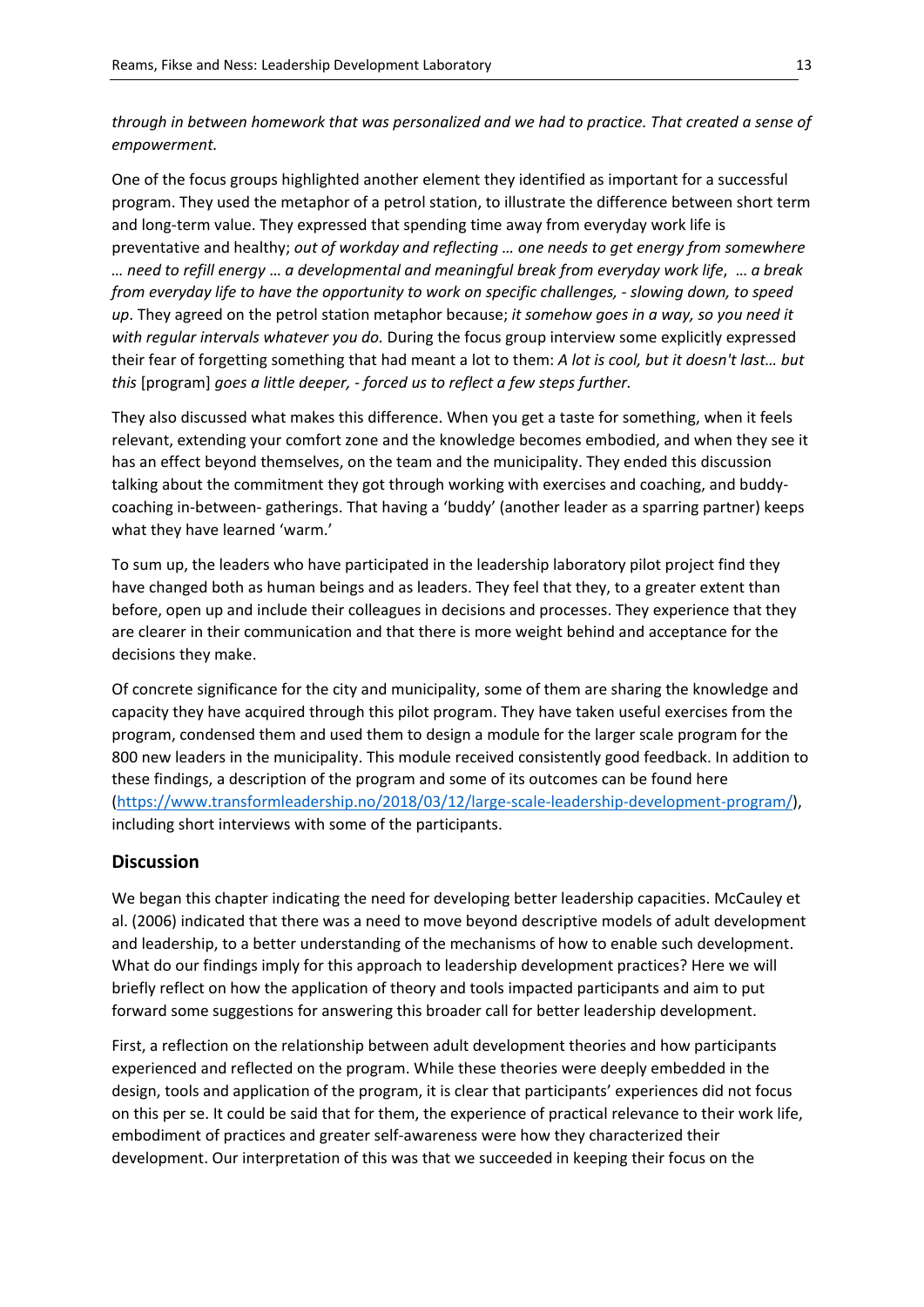benefits or results of the work. The developmental aspects of the program design were for the most part hidden in the background and simply experienced as a way to do things differently.

Next, there is a growing body of literature pointing to the central importance for leaders of selfawareness and seeing this come up as a key theme for participants was validating. We see that using the TLC 360 to provide feedback for participants was essential to this process. In addition, tying this to the immunity to change process helped to deepen and make the self-awareness more granular.

A further element of this for us was ensuring that the emotional component of participants' experience was explicitly addressed. Fisher's DST points to the central role of emotion in governing attentional capacity, and others such as Goleman reinforce the importance of emotion and social awareness. Participants' focus on perspective taking was formulated in a manner that can be seen to point to this social awareness.

Participants' also talked about a 'we-culture' where they could get the kind of feedback necessary for their development as leaders. The recently popularized notion of creating an everyone culture, (Kegan and Lahey, 2016) or a deliberately developmental organization, is about using adult development processes to enable the growth of leadership in everyone. But how can leaders in positions of formal authority make use of their opportunity to create space by initiating and modelling practices and habits among organizational members? Modeling an ongoing curiosity (see Harney chapter) that can enable greater perspective awareness and increase self-awareness could be one way. Beyond taking perspectives, Fuhs (2016) found that seeking perspectives from others was the most powerful practice to increase cognitive development.

It was also clear from this experience that what participants described as embodiment could be understood in terms of using VCoL learning cycles to embed a habit of learning practices which can make new knowledge and skills become automatic. The initial explicit system two (Kahneman) work to introduce and scaffold new skill levels (Fischer) is important to enable this learning to operate in system one. As well, there is a need to do this within the ZDP (Vygotsky) or 'Goldilocks zone' so that is has a proximal effect and is applicable directly to relevant work life issues.

Future laboratory experiments can be designed to build on this learning as well as focus on ways to better assess and understand these mechanisms of leadership development processes.

# **Concluding Reflections**

Two incidents from near the end of the program can provide evidence of the conclusion that a developmental approach to leadership development works. In the third session of the program's second half provided me with an insight into how powerful the developmental approach to leadership development can be. Being prompt to go to lunch is a strong cultural habit for Norwegians. This had been in evidence throughout the program, as attempts to keep attention just before lunch were usually futile. On this day, the morning reflections from the previous month's application of tasks to their cases had taken longer than usual, and with ten minutes to go until lunch, I thought I would just let them see their next round of LDMA feedback to skim and have in mind over lunch.

Upon handing it out, a deep and concentrated silence ensued. The ten minutes passed, and no one moved to go to lunch. Another 20 minutes passed before some started to notice the time and drifted off to the lunchroom. After lunch, they eagerly took up their new assignments to work with this round of feedback on their cases, highly engaged in deep conversation with their buddies. For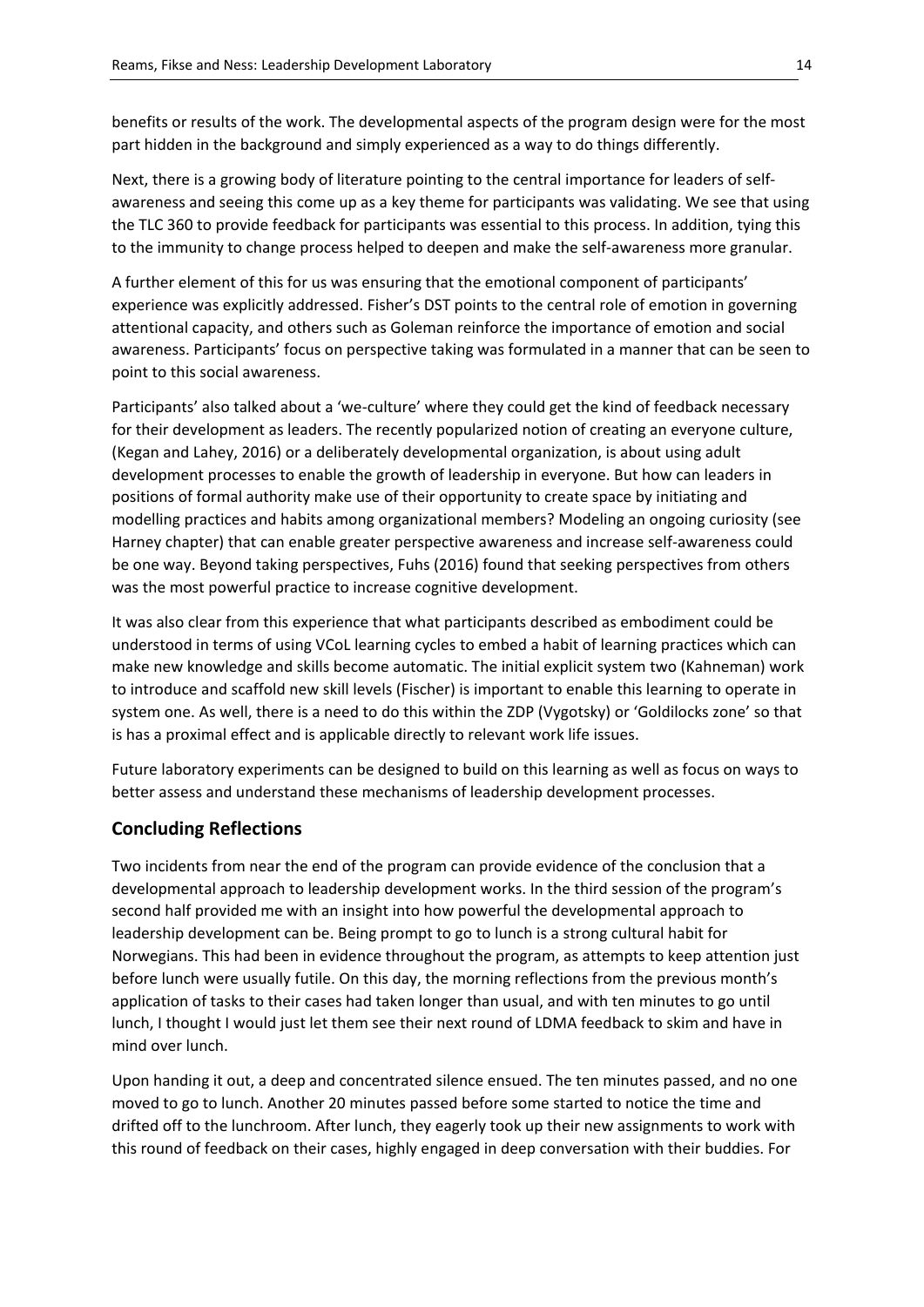me, this was clear evidence of the learning theory behind the work, where activating their 'Goldilocks zone' led to deep and sustained engagement and robust learning.

At the next session, we had a visitor observing and when asked to simply introduce themselves by name and where they worked, every one of them began to describe the impact their learning was having on their daily leadership habits. These unsolicited testimonials, combined with the post program focus group reflections, while not comprehensive proof of impact, do point to there being a clear value in applying a developmental approach to leadership development.

# **References**

- Anderson, R. (2006). The Leadership Circle Profile: breakthrough leadership assessment technology. *Industrial and Commercial Training, 38*(4), 175-184.
- Anderson, R., & Adams, W. (2016). Mastering leadership. An integrated framework for breakthrough performance and extraordinary business results. Hoboken, NJ: John Wiley and Sons, Inc.
- Arbinger, I. (1997). *Intellectual foundations of Arbinger consulting and training*. The Arbinger Institute. Farmington, UT.
- Arbinger, I. (2006). *The anatomy of peace. Resolving the heart of conflict*. San Francisco: Berrett Koehler.
- Arbinger, I. (2010). *Leadership and self-deception*. San Francisco: Berrett Koehler.
- Arbinger, I. (2016). *The outward mindset. Seeing beyond ourselves*. Oakland, CA: Berrett-Koehler Publishers Inc.
- Argyris, C. (2004). Teaching smart people how to learn. *Harvard Business Review on Developing Leaders,* 83-110.
- Axelrod, S. (2012). "Self-awareness": At the interface of executive development and psychoanalytic therapy. *Psychoanalytic Inquiry, 32*(4), 340-357.
- Bennis, W., & Thomas, R. J. (2004). Crucibles of leadership. *Harvard Business Review on Developing Leaders,* 151-170.
- Bohm, D. (1992). *Thought as a system*. London: Routledge.
- Braun, V., & Clarke, V. (2006). Using thematic analysis in psychology. *Qualitative Research in Psychology, 3*(2), 77-101. doi:doi:10.1191/1478088706qp063oa
- Dawson, T. L. (2002). A comparison of three developmental stage scoring systems. *Journal of Applied Measurement, 3*(2), 146-189.
- Dawson, T. L., Commons, M. L., & Wilson, M. (2005). The shape of development. *The International Journal of Cognitive Development, 2*, 163-196.
- Dawson, T. L., & Stein, Z. (2011a). *Virtuous cycles of learning: A digital revolution*. Paper presented at the International School on Mind, Brain, and Education, Erice, Italy.
- Dawson, T. L., & Stein, Z. (2011b). We are all learning here: Cycles of research and application in adult development. In C. Hoare (Ed.), *Oxford Handbook of Reciprocal Adult Learning and Development*. New York: Oxford Univesity Press.
- Dawson, T. L., Xie, Y. Y., & Wilson, M. (2003). Domain-general and domain-specific developmental assessments: Do they measure the same thing? *Cognitive Development, 18*, 61-78.
- Day, D., & Dragoni, L. (2015). Leadership development: An outcome-oriented review based on time and levels of analyses. *The Annual Review of Organizational Psychology and Organizational Behavior, 2*(3), 1-24.
- Day, D., Harrison, M., & Halpin, S. (2009). *An integrative approach to leader development.Connecting adult development, identity and expertise*. New York: Taylor & Francis Group, LLC.
- Day, D., & Zaccaro, S. (2004). Toward a science of leader development. In D. Day, S. Zaccaro, & S. Halpin (Eds.), *Leader development for transforming organizations* (pp. 383-399). New Jersey: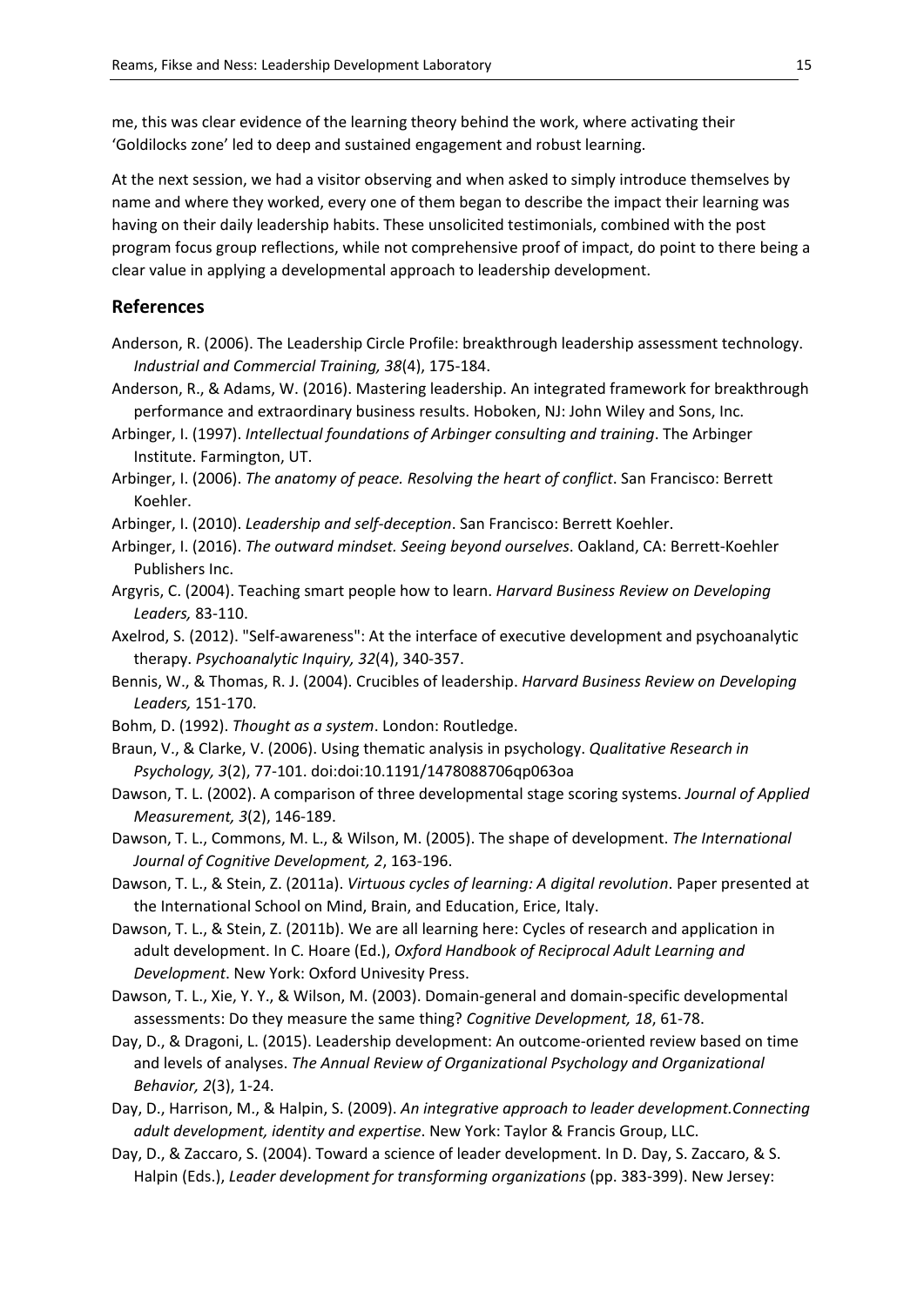Lawrence Erlbaum Associates, Inc.

- DeSteno, D. (2009). Social Emotions and Intertemporal Choice: "Hot" Mechanisms for Building Social and Economic Capital. *Current Directions in Psychological Science, 18*(5), 280-284.
- DeSteno, D. (2018). *Emotional Success: The Power of Gratitude, Compassion, and Pride*: Houghton Mifflin Harcourt.
- Fischer, K. (1980). A theory of cognitive development. The control and construction of hierarchies of skills. *Psychological Review, 87*, 477-531.
- Fischer, K., & Bidell, T. (2006). Dynamic development of action, thought, and emotion. In W. Damon & R. Lerner (Eds.), *Handbook of child psychology: Theoretical models of human development* (pp. 313-399). New York: Wiley.
- Fischer, K., & Yan, Z. (2002). The development of dynamic skill theory. In D. J. a. L. Lewkowitz, R. (Ed.), *Conceptions of development: Lessons from the laboratory* (pp. 279-312). New York: Psychology Press, Taylor and Francis, Inc.
- Fuhs, C. (2016). *A latent growth analysis of hierarchical complexity and perspectival skills in adulthood.* Fielding Graduate IUniversity, Ann Arbor, MI.
- Goleman, D. (2006). The socially intelligent leader. *Educational Leadership, 64*(1), 76-81.
- Granott, N., & Gardner, H. (1994). When minds meet: interactions, coincidence. *Mind in context: Interactionist perspectives on human intelligence*, 171.
- Harris, L. S., & Kuhnert, K. W. (2008). Looking through the lens of leadership: A constructive developmental approach. *Leadership and Organization Development Journal, 29*(1), 47-67.
- Heifetz, R. (1994). *Leadership without easy answers*. Boston: Harvard University Press.
- Hummelvoll J.K. (2008). The multistage focus group interview a relevant and fruitful method in action research based on a co-operative inquiry perspective. *Norsk Tidsskrift for Sykepleieforskning, 10*, 3-14.
- Joiner, B., & Josephs, S. (2007). *Leadership agility. Mastering core competencies for handling change.* San Francisco: Jossey-Bass.
- Kahneman, D. (2011). *Thinking, fast and slow*. London: Penguin Books.
- Kegan, R. (1982). *The evolving self. Problem and process in human development*. Cambridge, MA: Harvard University Press.
- Kegan, R. (1994). *In over our heads. The mental demands of modern life*. Cambridge, MA: Harvard University Press.
- Kegan, R., & Lahey, L. (2009). *Immunity to change. How to overcome it and unlock the potential in yourself and your organization.* Boston: Harvard Business Press.
- Kegan, R., & Lahey, L. (2016). *An everyone culture. Becoming a deliberately developmental organization*. Boston, MA: Harvard Business Review Press.
- Kegan, R., Lahey, L., Fleming, A., & Miller, M. (2014). Making business personal. *Harvard Business Review*(April), 1-10.
- Kuhnert, K. W., & Lewis, P. (1987). Transactional and transformational leadership: A constructive/developmental analysis. *Academy of Management Review, 12*(4), 648-657.
- Lucius, R. H., & Kuhnert, K. W. (1999). Adult development and transformational leader. *The Journal of Leadership Studies, 6*(1/2), 73-85.
- Mascolo, M. F., & Fischer, K. W. (2010). The dynamic development of thinking, feeling, and acting over the life span. In W. F. Overton (Ed.), *Biology, Cognition, and Methods across the Lifespan* (Vol. 1, pp. 149-194).
- McCauley, C., Drath, W., Palus, C., O'Connor, P., & Baker, B. (2006). The use of constructivedevelopmental theory to advance the understanding of leadership. *Leadership Quarterly, 17*(6), 634-653.
- McCraty, R., Atkinson, M., Tomasino, B., & Bradley, R. (2009). The coherent heart: Heart-brain